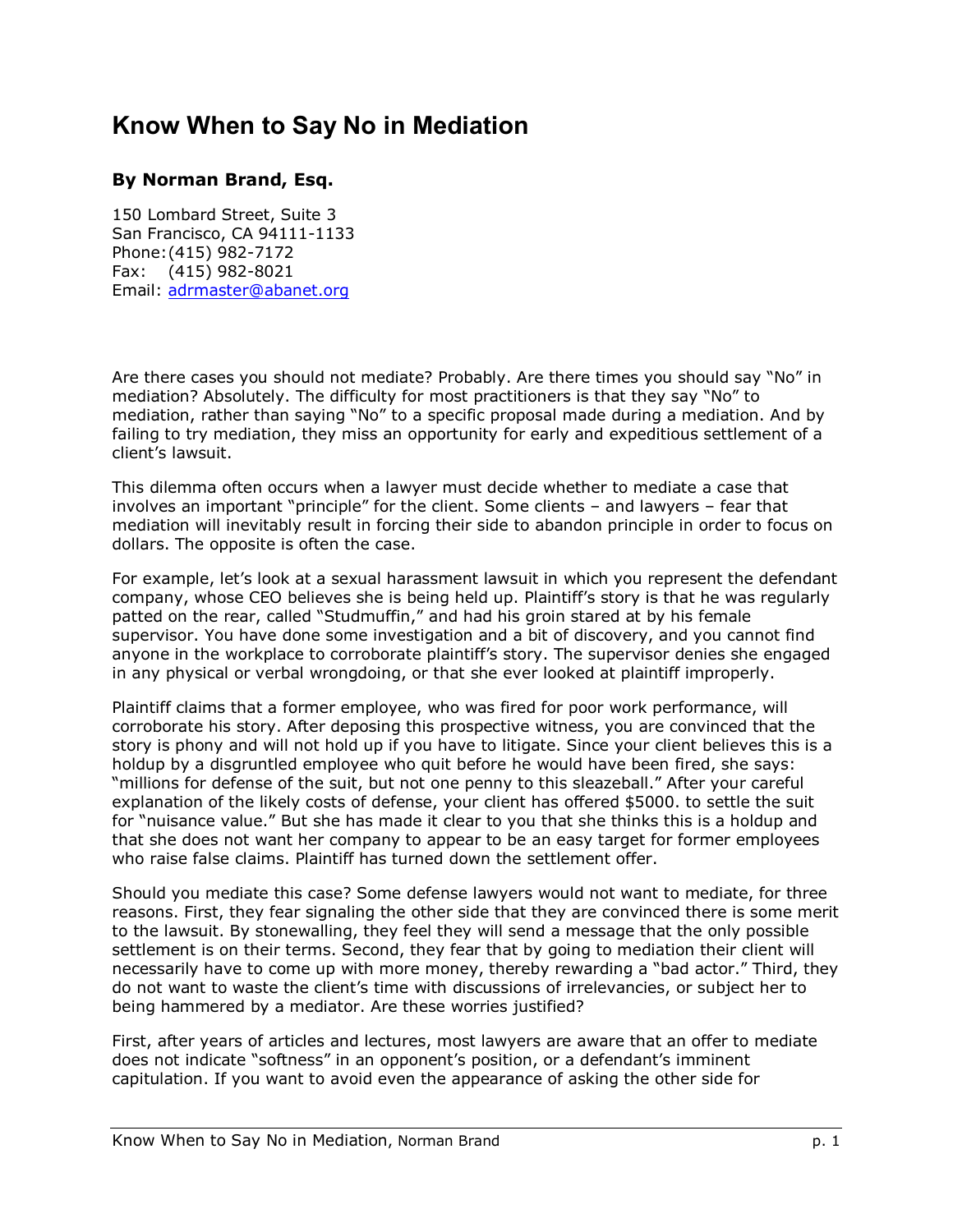something, neutral agencies, such as AAA, can act as intermediaries to actually arrange the mediation. Mediation has become accepted as simply another tool to speed the resolution of lawsuits, and suggesting it holds almost no danger. In fact, it may offer precisely the way out that plaintiff has been seeking.

In our example, if plaintiffís lawyer has developed reservations about the case, mediation offers an honorable way out. While this case may have appeared to have great potential initially, plaintiffís lawyer may have to re-assess the potential after some discovery. Mediation can offer plaintiffís lawyer the opportunity to preserve a good client relationship by using the mediator as a "lightning rod." During the course of the mediation, the mediator becomes the focus for the client's anger and disappointment. If the mediator gets the client to accept a realistic view of the case, his demand may come within defendant's range of settlement. If the mediator cannot change the client's view of the case, the defendant can continue to maintain her principles and say "no" to inflated settlement demands. At the very least, mediation can provide the opportunity to settle a case that might otherwise take on its own momentum  $-$  and cost both sides far more than it is worth.

There is another side to this, of course. Some plaintiff's lawyers believe that if they make a show of reluctantly agreeing to mediate, and then posture before the mediator  $-$  insisting upon their unshakable confidence in the case  $-$  they can settle a weak case on their own terms. Wrong. There is an inviolable principle in mediation: "You cannot make chicken salad out of chicken excrement." If you have a lousy case, a mediator is not going to be able to make it look like a sure winner. And a wise mediator will not argue with the defendant who says "no" to your settlement demands.

Second, it is a common perception that if you go to mediation the defendant has to come up with more money in order to settle the case. Certainly, unless there have been significant discoveries about the case between defendant's last offer and the mediation, it is unlikely that the case will settle for less than you previously offered. In fact, if you intend to simply offer less, and say "No" just to teach plaintiff a lesson, there is little point in mediating. Also, you are unlikely to have a successful mediation if you insist that your last offer is "off the table" and your opponent must convince you to make that offer again.

But it is not always true that the defendant has to come up with additional money in order to settle. There are rare cases in which a highly accurate assessment and a reasonable offer have been made. These cases are rare, because we normally have incomplete facts and a bias towards believing the version of the facts which comports with our own view. When you have that kind of case, however, your client does not have to increase her offer just because she agreed to mediation. She can continue to say "no." While mediators want to settle cases, they realize that realistic assessments and well-founded "principles" are forceful constraints on settlement. And they will try to help the parties settle within those constraints.

On the other hand, you may not have made an accurate assessment of your own exposure and you may have more risk than you have acknowledged. If a mediator is able to assist in identifying this risk, you may want to pay something more to settle the case. In that instance a continuing "no" does not reflect principle, but positional bargaining. But, what if your assessment is dead accurate and your clientís real goal is to establish a principle which will be valuable as a precedent in her company?

If the principle your client is trying to establish is that you cannot make money by bringing a false claim against this company, there may be a settlement that establishes that principle, but is higher than what you initially offered. For instance, if you knew what the